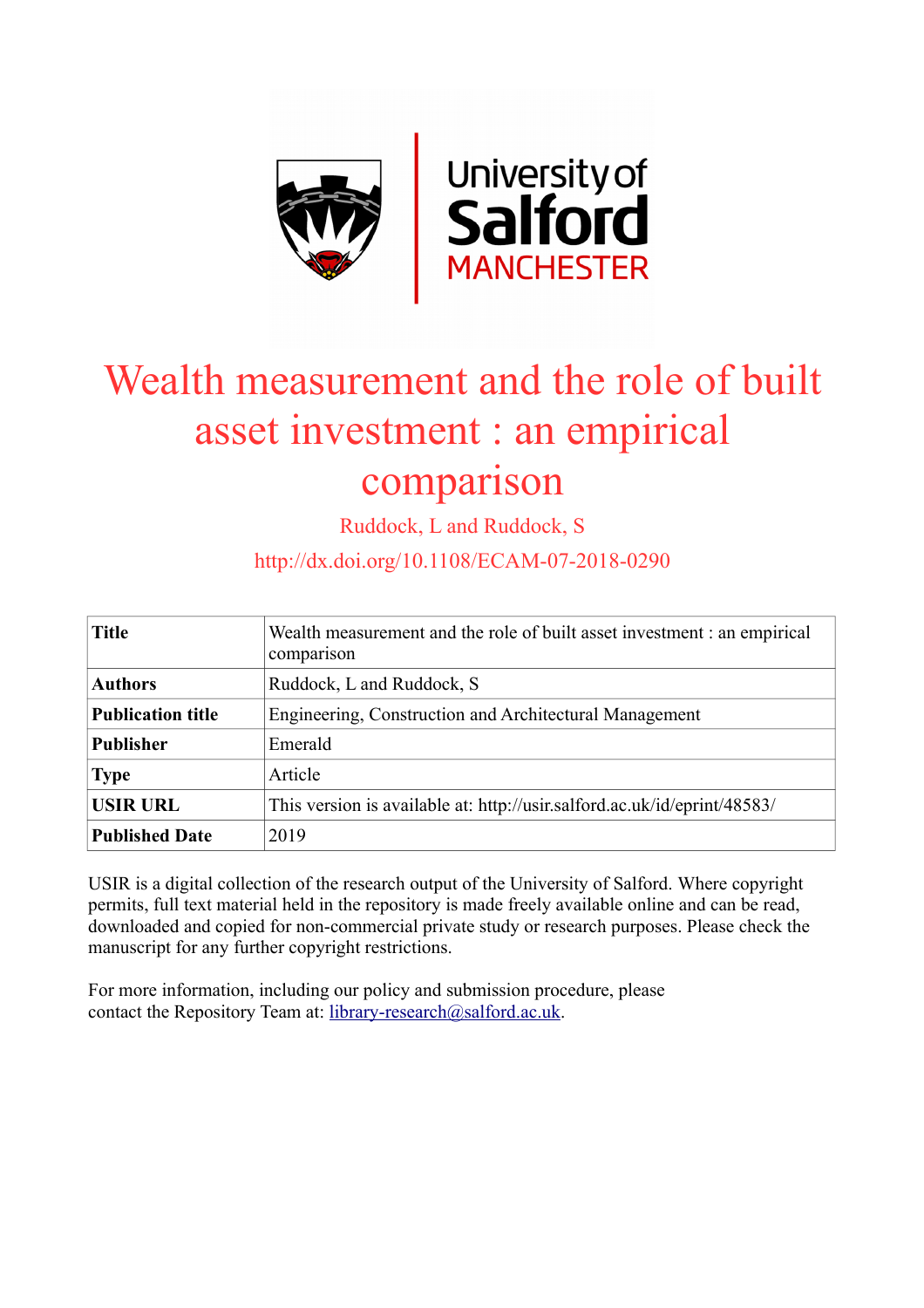## **An empirical comparison of wealth measurement and the role of built asset investment**

#### **Abstract**

#### *Purpose*

The purpose of this paper is to assess the role of investment in built assets in the achievement of economic growth as part of a wealth measurement approach and to undertake an analysis of the relative importance of such investment as part of a country's overall capital asset portfolio.

# *Research approach*

Panel data on capital asset investment are used to compare groups of countries at different stages of development.

#### *Statistical sources*

Data sets on investment and capital levels from the Penn World Tables (PWT) 9.0.

Population and GDP data are taken from the same source and the UN Statistics Division. World Bank reports provide data on countries' income group classification.

# *Findings*

There is confirmation of the view that, as economies grow, a pattern of investment based on developing a different structure of capital asset portfolio occurs. Investment patterns similar to those found in advanced countries arise as low income countries move to higher income classification groups even though built assets remain the most valuable capital asset group. *Value*

The study provides time series evidence on the nature of changing capital investment patterns in countries' economies and demonstrates the value of a wealth measurement approach.

**KEYWORDS:** Built assets; Economic growth; Investment; Sustainability; Wealth measurement.

#### **Research Paper**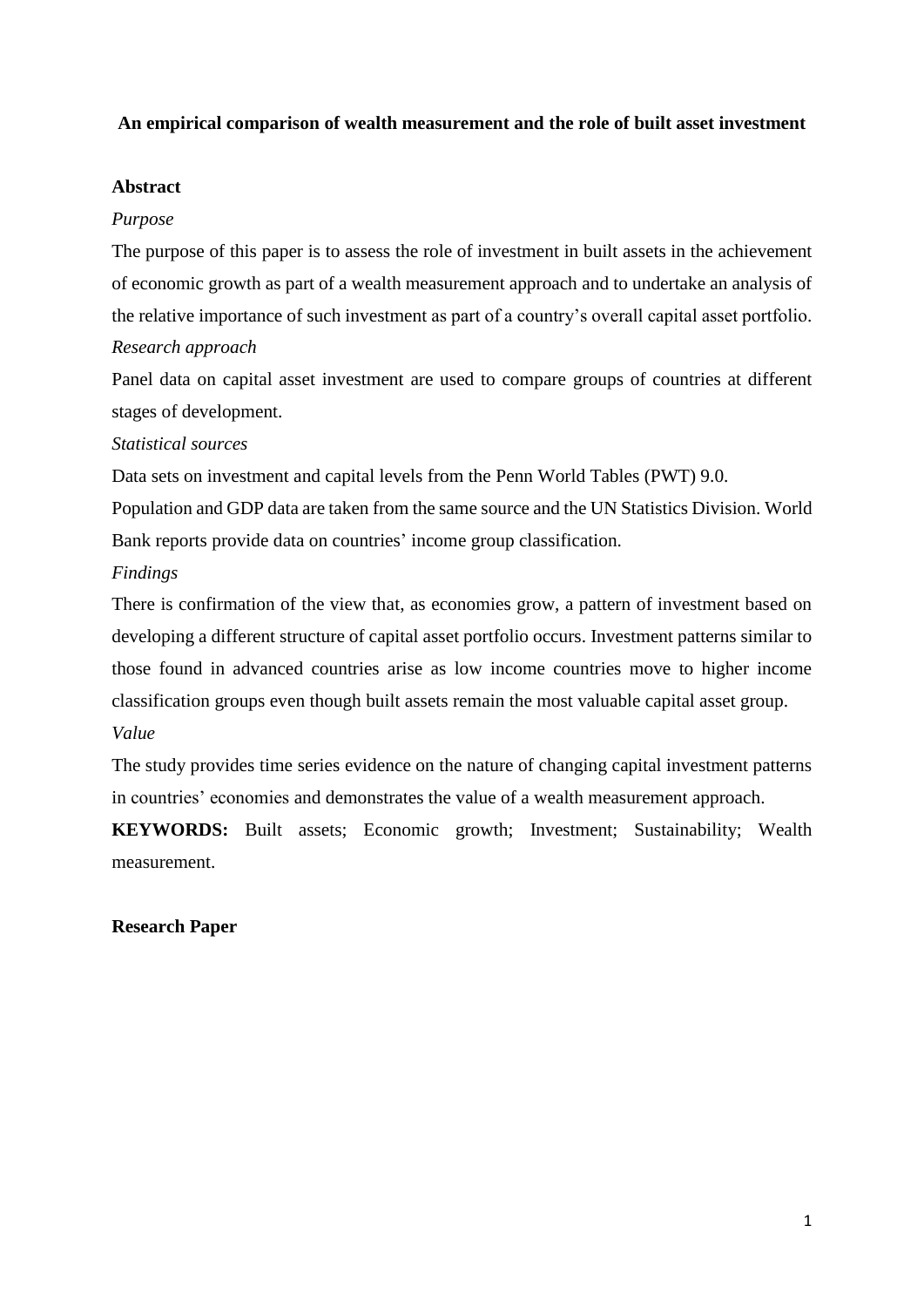#### **Introduction**

#### *Wealth measurement*

When assessing the performance of an economy, measures based on national income (such as gross domestic product (GDP)) are current or short-run indicators with little consideration of the capital base of an economy. Accounting for the capital wealth of a nation provides a different perspective from that of GDP for assessing the performance of an economy by switching the focus of attention from flows (income) to stock metrics (wealth). This approach stresses the importance of preserving a portfolio of capital assets to ensure that an economy's productive base can be maintained. The production of new buildings and other structures in any given period adds to a nation's economic wealth, in the form of the built environment contributing to and complementing its productive and social capital.

Economic theory indicates that there is a strong link between changes in wealth and the sustainability of economic development and the question needs to be considered of how the resources expended on developing a country's built environment impact its economic (and social) success. Dependent upon a country's specific circumstances in terms of its environment, one issue concerns how the different components and of wealth vary across countries and how the shares of investment in different types of capital asset vary according to its level of development.

#### *Frameworks for wealth evaluation*

There have been two initiatives in recent years to develop a framework for the evaluation of the total wealth of an economy and they involve quite different approaches to such calculation. The first involves measurement by estimating the total wealth (top-down) and then breaking it down into various types of capital. This is the World Bank approach adopted in the reports *Where Is the Wealth of Nations? Measuring Capital for the 21st Century?*, *The Changing Wealth of Nations: Measuring Sustainable Development in the New Millennium* and *The Changing Wealth of Nations: Building a Sustainable Future* (World Bank 2006, 2011, 2018), where total wealth is measured by:

 $Wealth = \text{Produced capital} + \text{Natural capital} + \text{Intangible capital}$ 

(with the latter consisting of human capital and social capital).

Since it is challenging to measure wealth by summing observed or estimated values of various types of capital, the World Bank estimated total wealth based on economic theory (Hamilton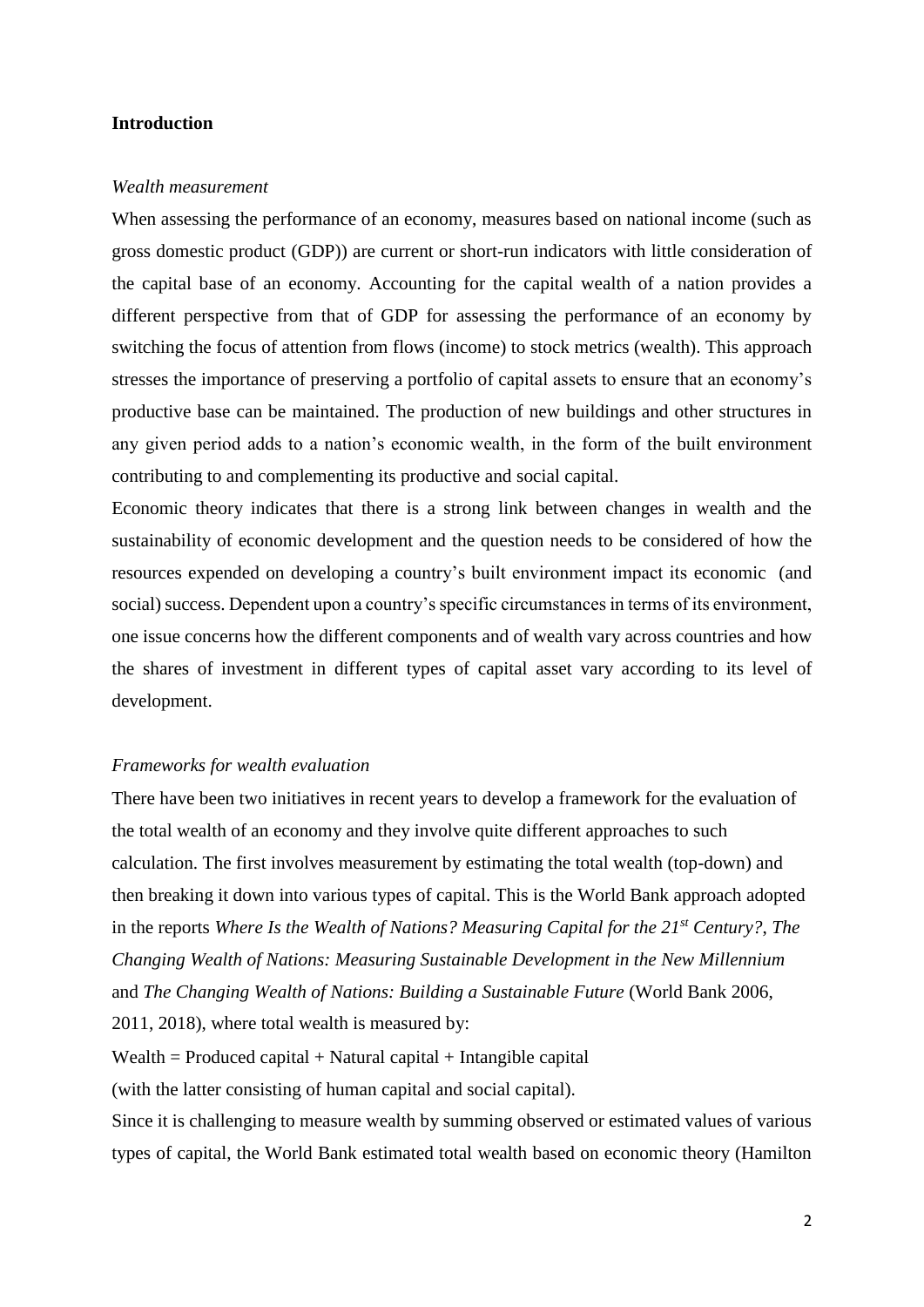and Hartwick, 2005) and according to this theory, wealth is equal to the present value of future consumption, where consumption equals what is spent on market goods and services plus net investment in various types of capital. A time horizon of 25 years was assumed throughout the calculation of wealth and, for consumption purposes, a pure rate of time preference of 1.5% (a rate that a rational consumer would use) was assumed. Since the focus was on sustainable development, a social discount rate on investment of 4% was assumed. The perpetual inventory method was employed to estimate the value of produced capital including built assets.

The other approach involves summing the values of all the individual types of capital to estimate the total wealth (bottom-up approach). This is the approach adopted in the *Inclusive Wealth Report 2012* (IWR) a joint initiative of the United Nations University – International Human Dimensions Programme (UNU-IHDP) and United Nations Environment Programme (UNEP) (UNU-IHDP and UNEP, 2012). The IWR provides a 'balance sheet' utilising a monetary measure that sums up the stock of natural, human and physical assets and formulates an Inclusive Wealth Index (IWI) to enable estimation of the degree of change in wealth levels and its component parts over time. Whilst the contribution of the construction sector to physical assets through buildings, infrastructure etc. is obvious, its role in influencing human capital (education and skills) through, for example, the design of schools and its role in affecting the value of natural capital (land-use, minerals, forests etc.) are also significant. The IWR emphasises the importance of sustainable development and one of the key areas in this context is the use and development of the built environment. As one of the main components of the country's wealth, the structures and their collective placement play a major role in determining the quantity and quality of all economic activities.

The IWR is sub-titled *Measuring Progress towards Sustainability* and the evaluation methodology is based on the development by Arrow *et al* (2012) of a consistent and comprehensive framework for assessing whether economic growth is compatible with sustaining well-being over time in an approach that concentrates on wealth rather than income. While the calculations for inclusive wealth may be considered crude (just as they were for GDP seventy years ago), the fact is that national economic policy-making is now an asset management problem and an accurate evaluation of an economy's assets is a prerequisite for such management.

Underlying any wealth account is an implicit production function, relating to the combinations of different assets with which a given level of output can be achieved, to show the relationship between the availability of different amounts of inputs, such as built assets and human capital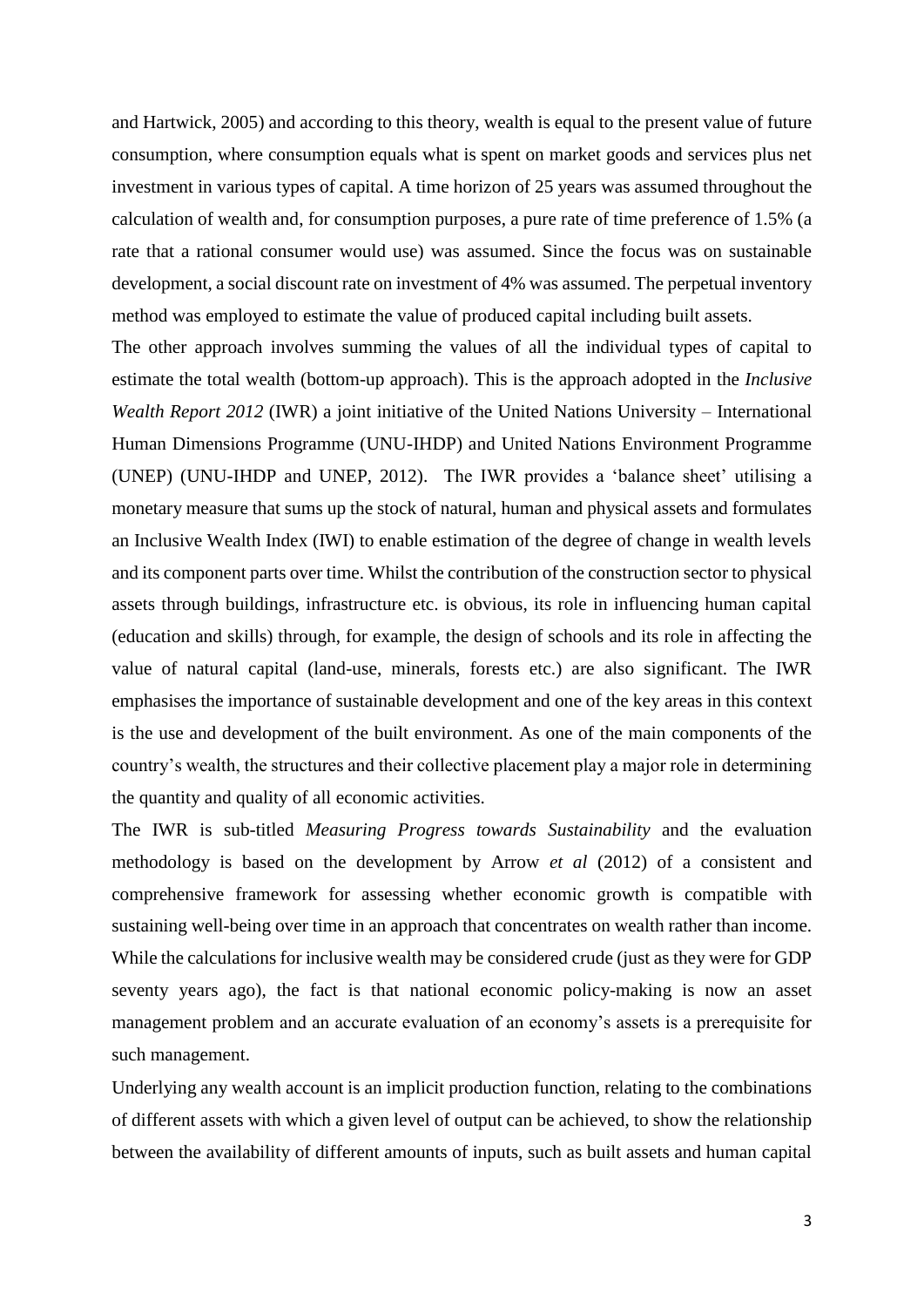services, and the maximum output that could be produced by using different output combinations. If a full and valid data set of asset values were available, the substitutability between inputs would allow the estimation of a production function that includes the services from these different resources as inputs. In such an idealised situation, variations across countries and changes over time can be explained in terms of the national availability of human resources, natural resources and physical capital including built structures. One overall finding from the report is that there are clear signs of trade-off effects among different forms of capital. The usefulness of data on capital assets is that they can allow an evaluation of existing measures and policies affecting the development of economies. Figure 1 shows the composition of capital in countries at different levels of development based on the World Bank's method of country classification by income level. (See later sections for more detail on World Bank country classification). The diagram shows considerable differences in the relative levels of different categories of capital asset between the country groups. As economies move from a subsistence level to manufacturing and service-based economies, they do so through the addition of human capital and produced capital, especially infrastructure and other built assets.



**Figure 1 The composition of capital assets (%) by country income classification in 2014 Source: World Bank (2018)**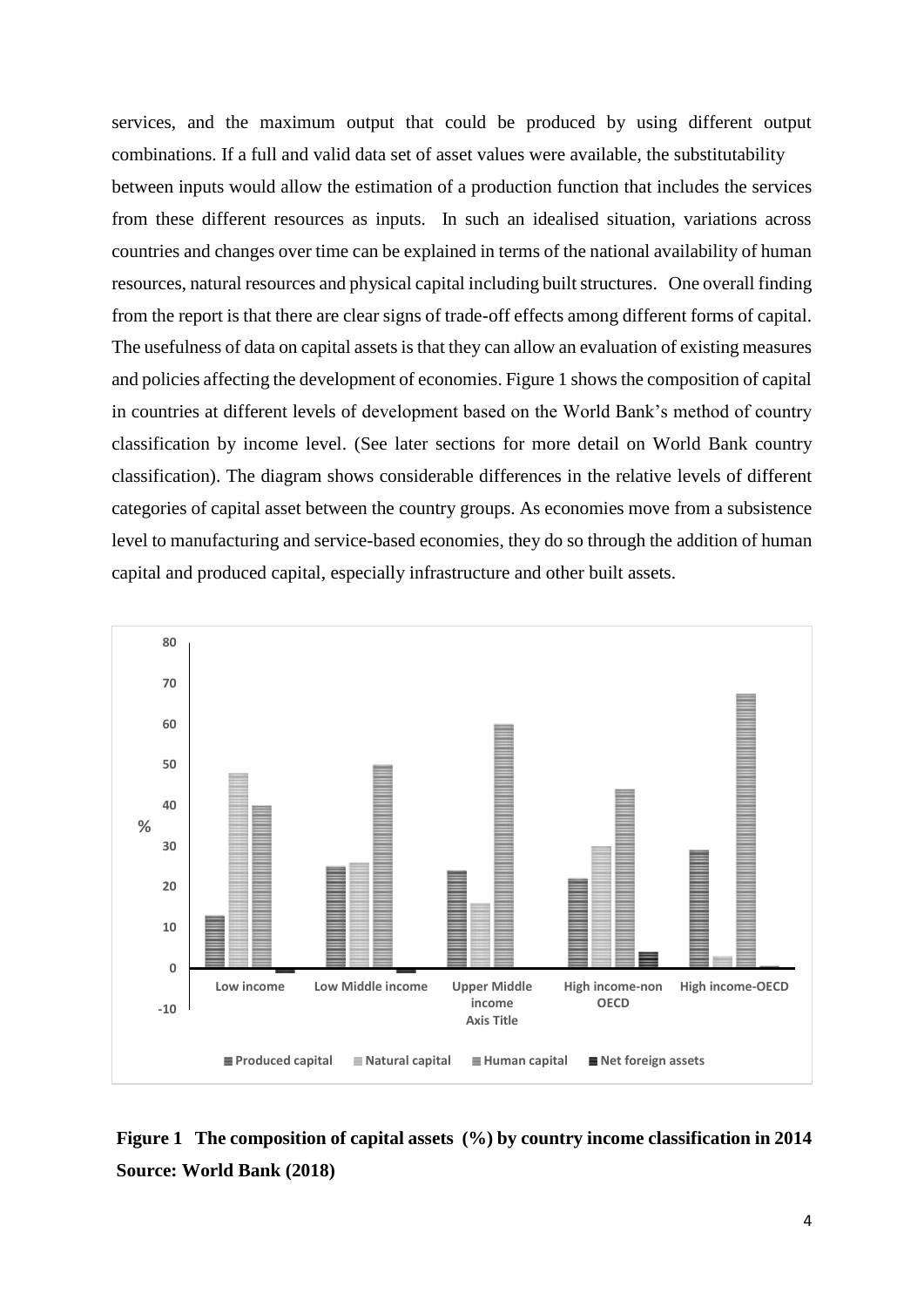## **The role of investment in built assets**

As countries go through stages of development, so the need for different levels and types of built asset changes. From meeting basic needs in subsistence level economies, societal and economic requirements determine the dynamic role of built assets in a progressive manner, which is stylized in the hierarchical fashion depicted in Table 1.

A strategically planned and well-maintained built environment is critical to the economic and social success of a nation and the establishment of a foundation based on buildings and infrastructure is a fundamental priority for development.

| <b>Advanced</b>    | Culture, status and luxury:                               |
|--------------------|-----------------------------------------------------------|
| economies          | leisure, prestige projects, iconic buildings              |
|                    | Tertiary economy:                                         |
|                    | commercial sector, advanced transport, higher education   |
|                    | Secondary economy:                                        |
|                    | factories, mass transport, basic education and healthcare |
| <b>Subsistence</b> | Basic needs:                                              |
| economies          | housing transport, utilities etc                          |

**Table 1 Stages of built asset needs through development stages**

# *The importance of built assets in an economy's capital stock*

The construction and civil engineering industries are contributors to a country's capital stock in terms of infrastructure output. Mainstream macroeconomic theory on infrastructure has been based on a premise that increased investment in infrastructure increases the levels of efficiency and profitability in the economy.

In the Harrod-Domar model of economic growth, a positive increase in fixed capital investment is needed for an economy to grow. In broad terms, fixed investment (measured by gross fixed capital formation (GFCF)) can be split into structures investment and equipment. Structures investment is the fixed capital investment produced by the construction and civil engineering industry – the new factories, offices, roads and other transport facilities and improvements to existing ones. Equipment refers to the vehicles and pieces of machinery, tools and electronics used in conjunction with structures and, obviously, built structures have pieces of equipment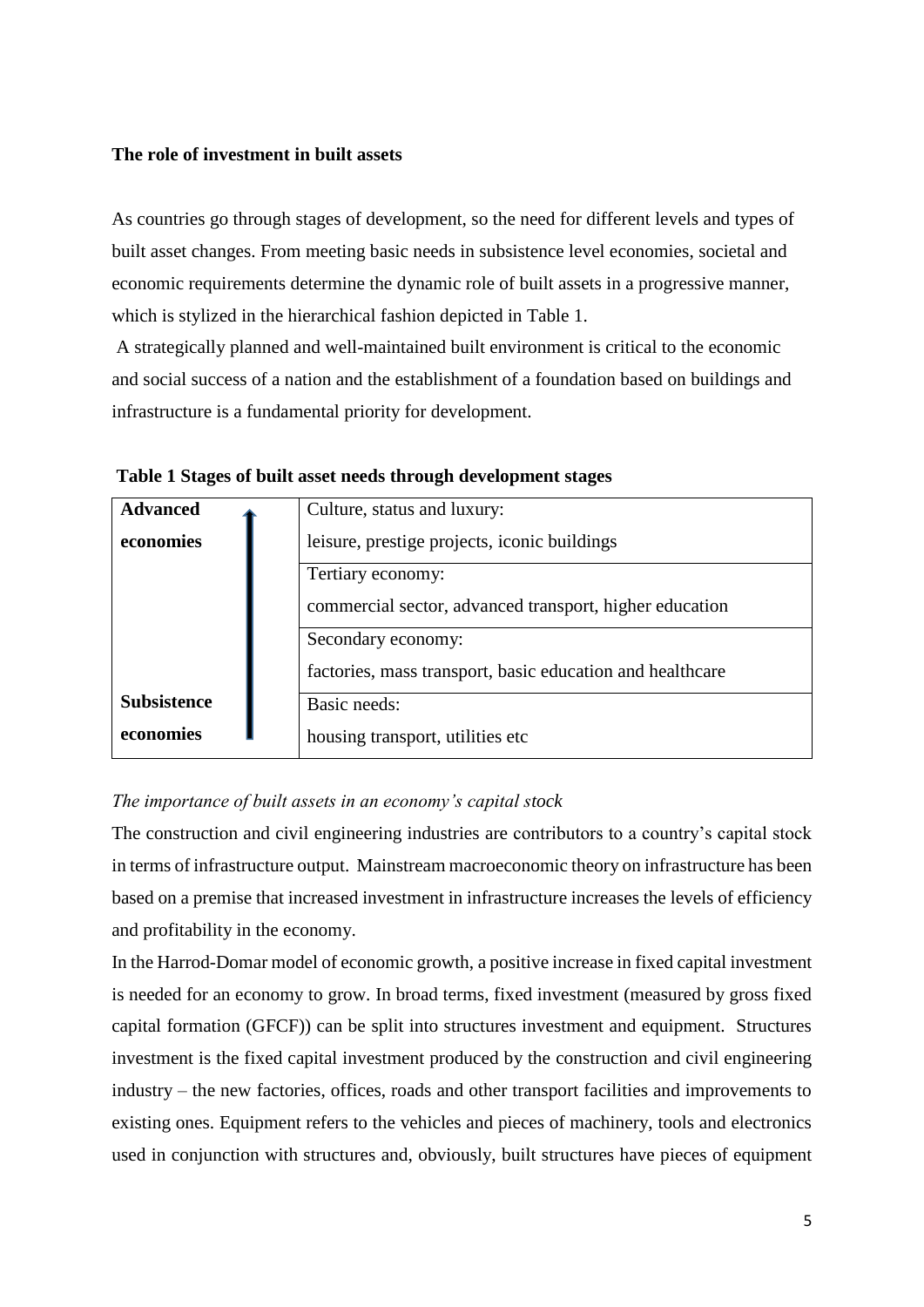(heating systems etc.) embodied in them. Once embodied in a structure, they become a part of it and can be included in the structures category of investment.

#### *Patterns of infrastructure investment*

Many studies have looked at the value to a country's economy of raising the level of its capital stock and indicated the positive role of infrastructure spending. Ball's (1997) study of structures investment in advanced economies covering a time series from 1850 showed that gross structures investment in aggregate was far greater than equipment investment in all the advanced countries considered. Aschauer (1993) sought to establish an econometric link between macro-level infrastructure investment and aggregate productivity and this empirical work was underpinned by Krugman's (1991) theoretical model, in which the provision of infrastructure such as road and rail lowered transport costs enable increasing returns. And, in a later work, Aschauer (1999) took the view that the large social returns that accrue to public works mean that investment in structures gives the greater boost to economic development. Ozkan *et al* (2011) analysed the relationship between infrastructure spending and GDP for the period 1987-2008 for Turkey and found that public infrastructure investment exerted long-term effects on GDP. Similarly, Fan and Zhang (2004) and Donaldson (2018) advanced the proposition that infrastructure supported increased income and productivity.

Based on historical data for the period from Mitchell (1988) for a time series from 1760 to 1980, it was estimated that built assets accounted for around 66-90% of all man-made wealth. Coupled with a World Bank (1997) time series for over 100 countries showing that human capital accounted for 75% of the value of all assets of advanced European economies, with man-made assets accounting for most of the remainder, this indicated that built assets (if valid extrapolation is possible) would comprise about 16-22% of all wealth. The data show that built wealth has fallen as a fraction of all man-made wealth, which is consistent with the rise of an industrialised and post-industrialised society. As Barras (2009) indicated, the share of the equipment element of total capital stock tends to increase over time at the expense of the building component, which was a stylized fact proposed by Kaldor in 1961. An empirical study by Carassus *et al* (2004) showed that the workload of the construction sector in developed countries had changed considerably by the beginning of the twenty first century due to the rise of the tertiary sector of the economy and the simultaneous decline in demand for new construction work which, in the study, constituted only around a half of construction work in the developed western countries.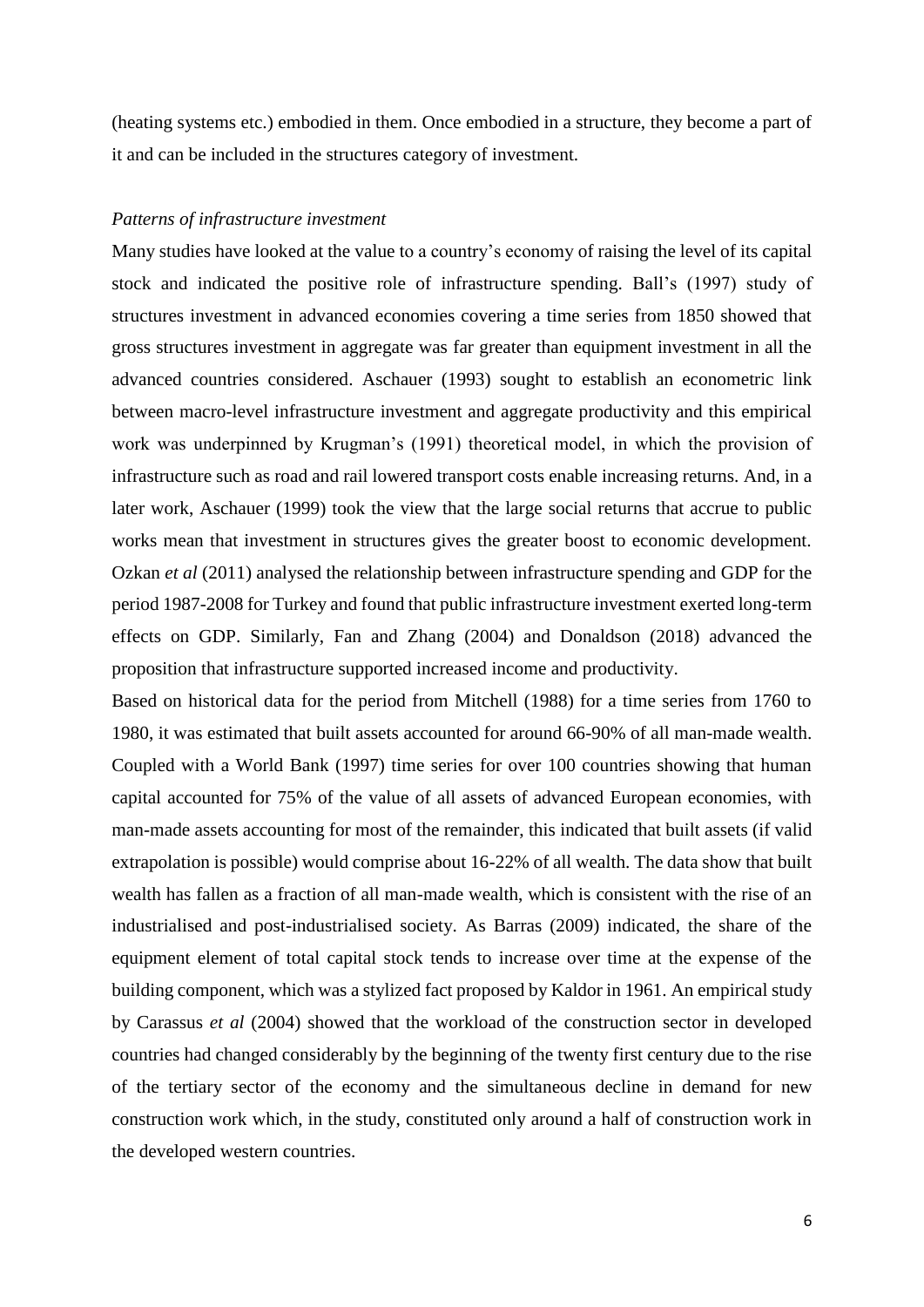Other studies have concluded, however, that it is difficult to generalise the built asset investment effects on the economy. Grebler and Burns (1982) in their analysis of construction cycles in the United States highlighted the complexities in the relationship between the cycles of total construction and most other economic sectors due to the differing factors determining the level of fixed investment in each sector. They recognised that 'Few generalizations survive the test of empirical investigation because each construction cycle possesses significant elements of uniqueness, as does each GNP cycle.' (p144). The results of their analysis (based on US data from 1950-78) are consistent with the hypothesis that changes in financial conditions are prime determinants of the residential cycle and that private non-residential construction reflects largely the factors determining private fixed investment. Public undertakings respond to forces quite different from those which influence private activity. Gruneberg (2010), based on a study of twenty six European Union countries, came to the conclusion that there is no discernible pattern to the level of expenditure on infrastructure and he argued that the pattern of infrastructure spending in countries did not follow the inverted U shaped pattern indicated by Bon (1992). Infrastructure is one sub-market of construction activity in which it is difficult to discern the pattern, mainly due to the 'lumpiness' of infrastructure investment projects.

#### *Negative aspects of infrastructure investment*

While much evidence has stressed the positive aspects of investment in built assets, other studies have shown that construction investments can have a negative impact on economic growth. Kocherlakota and Yi (1996) suggested that infrastructure investments do not necessarily improve the economic growth rate and Ganesan (2000) found that excessive supply of construction outputs even caused recessions in South East Asia in 1997, in Singapore in 1985 and in Trinidad and Tobago around the same time. According to Giang and Pheng (2010), excessive growth of construction activity might negatively affect the macroeconomic stability by misallocation and waste of resources

Calderon *et al* (2015) used an infrastructure-augmented production function approach including as inputs, infrastructure assets to consider the contribution of infrastructure capital to aggregate productivity and output. Their panel dataset consisted of eighty-eight industrial and developing countries over the period 1960-2000. This large variety of data and empirical methodologies provided widely contrasting empirical results but they found the marginal product of infrastructure was higher when the (relative) infrastructure stock was lower but then diminished at higher levels.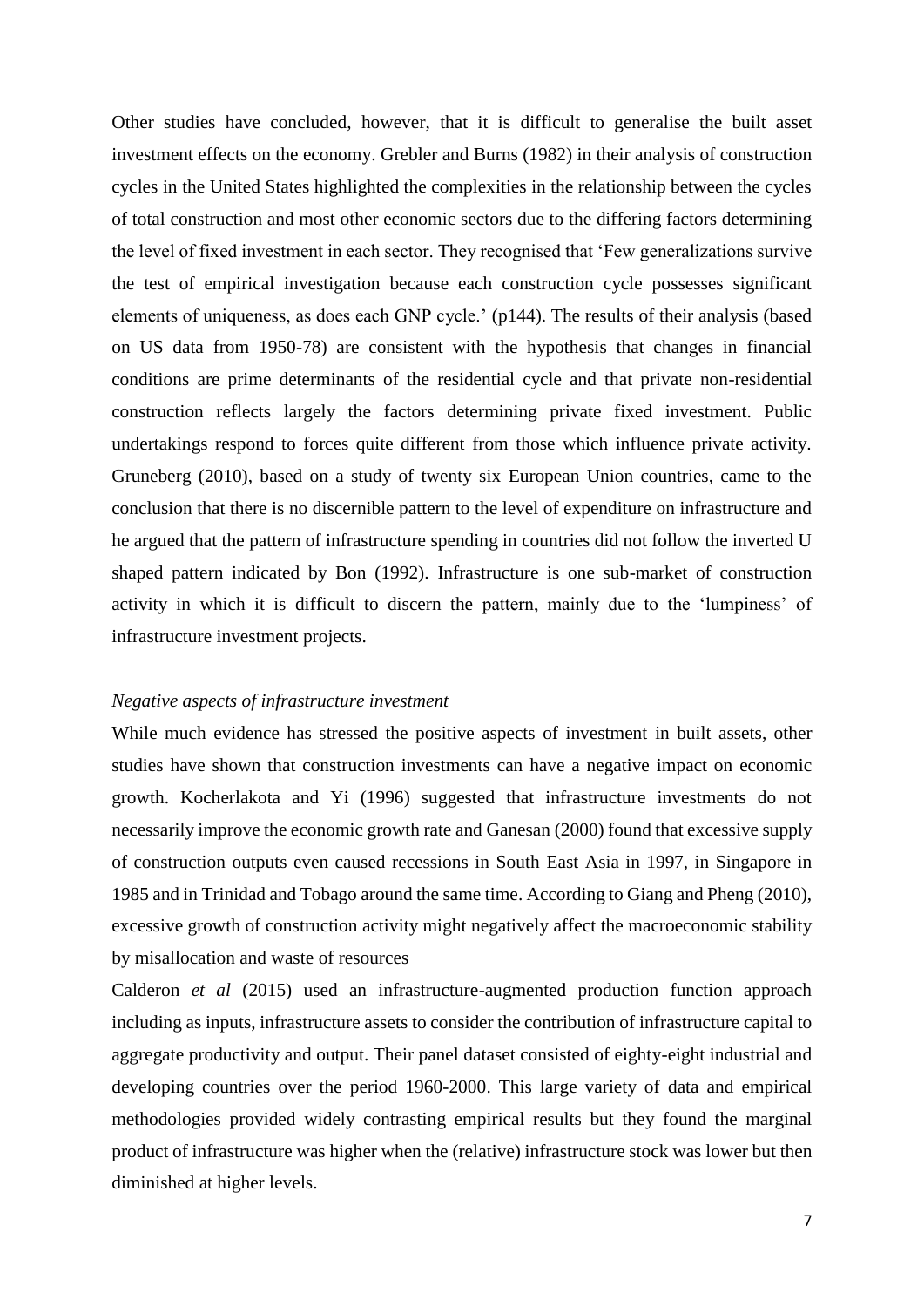Ansar *et al* (2016) considered the question of whether China's economic growth over the period 1984-2008 was a consequence of its infrastructure investment in order to test the view that a high level of infrastructure investment is a precursor of growth and could be a model for other countries to follow. Their conclusion was to reject the orthodox theory that heavy investment in infrastructure causes economic growth and to proffer the view that overinvesting in underperforming projects has instead led to 'economic fragility'. The study, based on an assessment of the impact of project-level infrastructure in China considered ninety-five large Chinese road and rail projects and eight hundred and six transport projects in developed countries. It suggested that a massive infrastructure programme is not a viable development programme for other developing countries, who may look to China as a model for economic development. They concluded that it is a myth that, over that period, China grew largely due to heavy infrastructure investment. At a microeconomic (i.e. project-based level), for more than a half of the infrastructure investments in China, the costs were greater than the benefits generated, which means that the projects destroy economic value. They quote Zeng Peiyan, the former minister in charge of China's State Development Planning Commission (*The New York Times* , 24 September 1998): 'Only if infrastructure investment grows by 15 to 18 percent (per year), can we reach 8 percent economic growth'. The massive growth in investment in infrastructure was a strategy based on the premise that a larger stock of infrastructure is thought to fuel economic growth by reducing the cost of production and transport of goods and services, increasing the productivity of input factors, creating indirect positive externalities, and smoothing the business cycle. Ansar et al argue that what might be considered to be a strength of the Chinese system has instead led to colossal waste. All this construction produced cost overruns equal to one third of China's \$8.2 trillion debt pile in 2014. This challenges the conventional belief that the more you build, the more you lower costs for businesses and households and add to economic growth.

#### **Research methodology**

Given the mixed evidence of previous studies, this study aims to evaluate the role of investment in built assets as part of a country's overall capital investment portfolio and to examine that changing role for countries at different levels of development. The data requirement for the study requires valid data on built asset investment, total investment, and gross domestic product for a number of countries at different stages of development. The use of panel data allows both inter-temporal and inter-national comparisons to be made.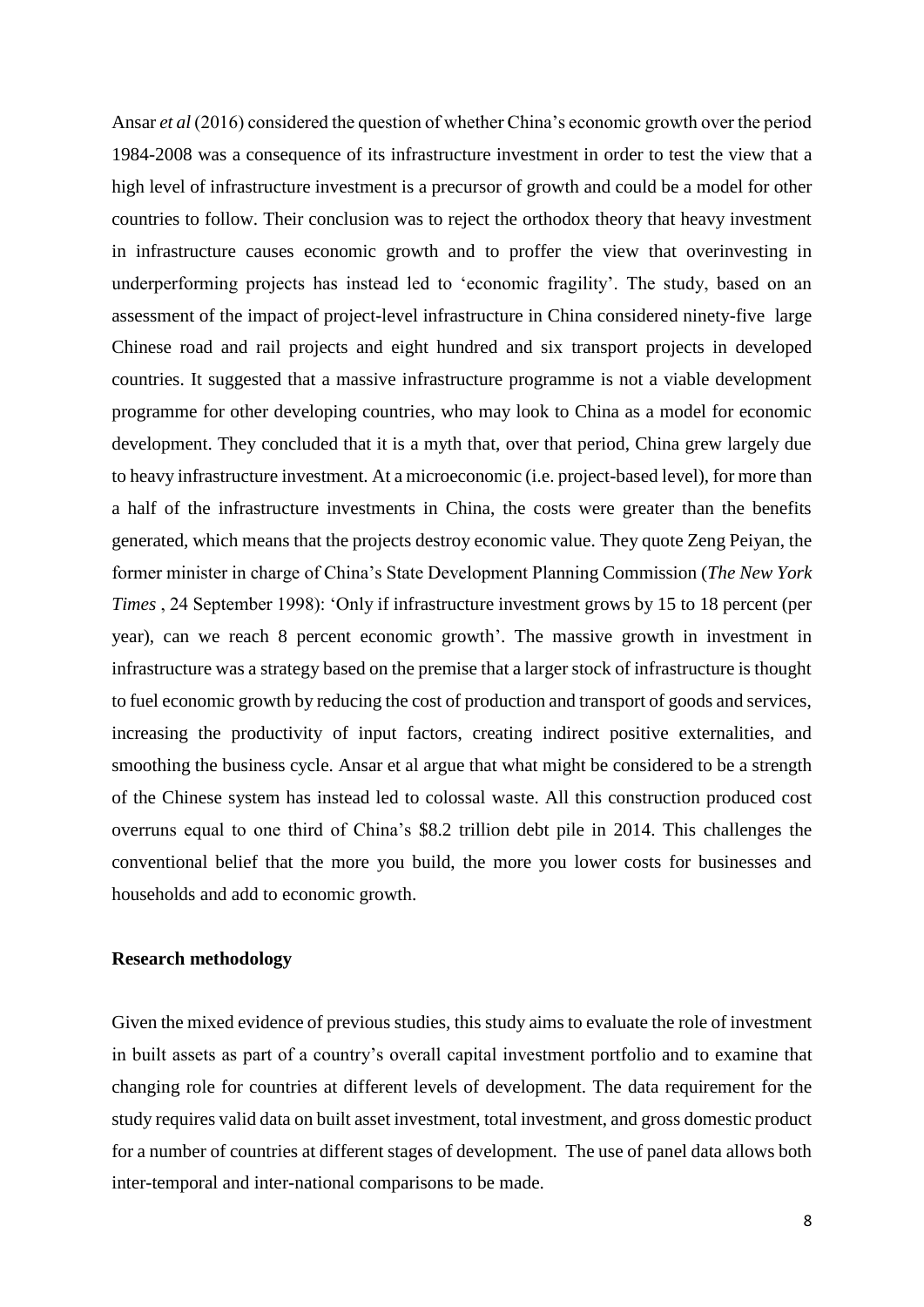#### *Data on built assets*

For over four decades, the Penn World Table (PWT) has been a standard source of data on national economies. It is a set of national accounts data developed to measure real GDP across countries and over time. Making use of prices collected across countries in benchmark years by the International Comparisons Program (ICP) and using these prices to construct purchasing-power-parity (PPP) exchange rates, PWT converts national economic data to a common currency (\$US) allowing inter-country comparisons.

The latest version of the PWT (version 9.0) (Feenstra *et al*, 2015) is a database with information on relative levels of income, output, input and productivity, covering one hundred and eighty two countries between 1950 and 2014, meaning that it provides a set of economic time-series based on national accounts covering most of the countries in the world. For this research, estimates of physical capital are obtained from the database, which uses the perpetual inventory method to estimate produced capital stocks The physical capital estimates include the value of structures, machinery, and equipment, because the value of the stocks is derived from gross capital formation data that account for these elements. They provide information for four separate asset groups: structures (including residential and non-residential), machinery (including computers, communication equipment and other machinery), transport equipment and other assets (including software, other intellectual property products and cultivated assets). For each of the four assets, the capital detail file includes information on investment at constant national prices, the investment deflator, the current-cost net capital stock, the capital stock deflator and capital consumption at current prices.

#### *Data on economic development*

This study is concerned with the changing reliance on investment in built assets as countries' resource needs change with their stage of economic development. There are various ways of assessing a country's stage of economic development. For this research, World Bank classification data are used and the focus for the analysis is on those countries that experienced levels of economic development, which resulted in elevation of their classification status over a period of time.

In the World Development Indicators (World Bank, 2017), all one hundred and eighty nine World Bank member countries are classified by income group. Economies are divided into four income groupings: Low (L), Lower-Middle (LM), Upper-Middle (UM) and High (H). Income is measured using gross national income (GNI) per capita (in \$US) converted from local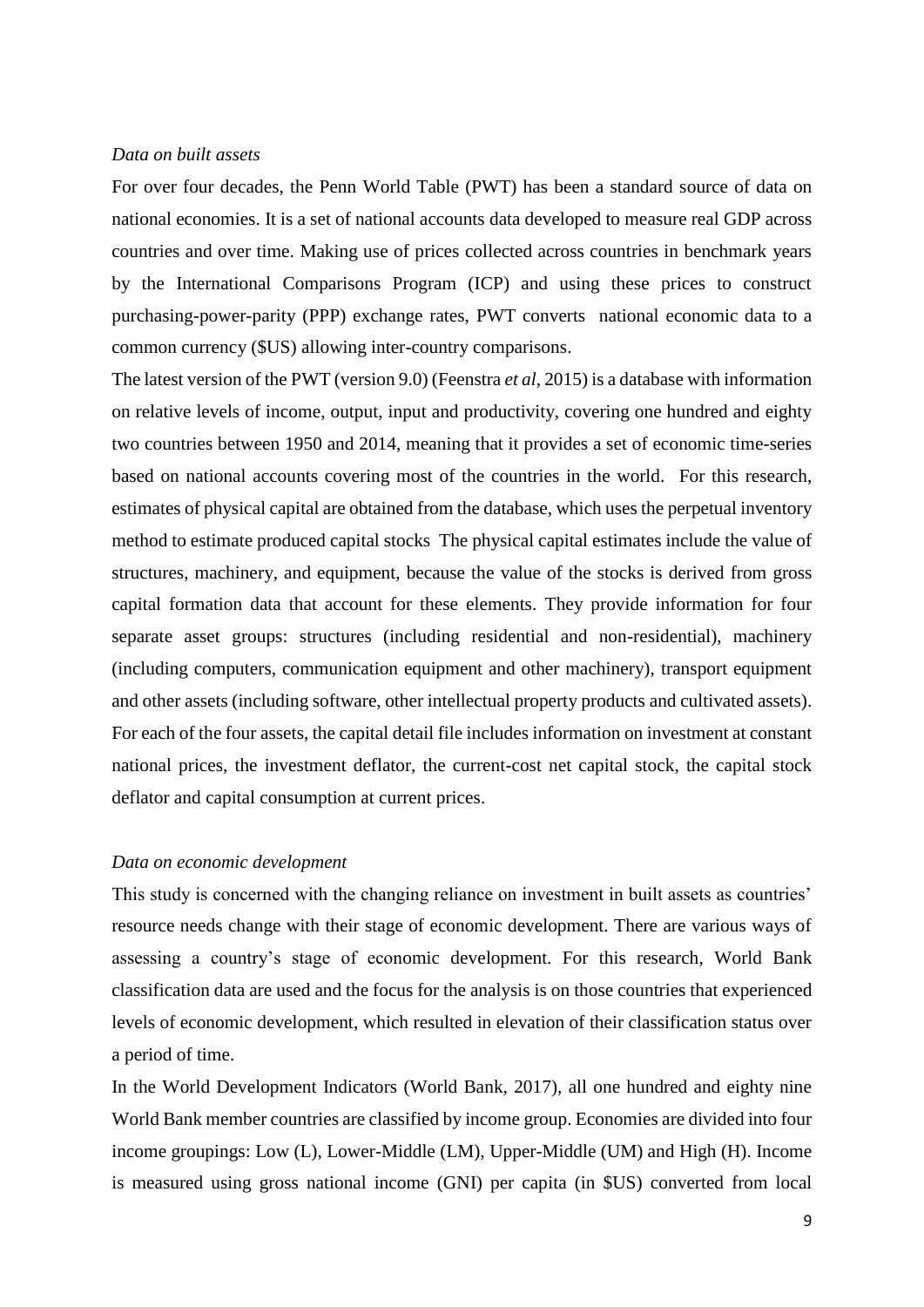currency using the World Bank Atlas method. Estimates of GNI are obtained from economists in World Bank country units and countries are reassigned on July 1 each year, based on the estimate of their GNI per capita for the previous calendar year.

From the time series datasets, it is possible to see how any country's classification status has changed over time. The 2017 Report provides data for the period 1987-2014. Over this period, forty-two countries experienced an upward movement in their World Bank classification based on GNI per capita; these countries will be referred to as *'improving countries'*. The main classifications provided are by geographic region and by income group and, when grouped by geographical region, the list of those with improved status is shown in Table 2.

| Latin        | America<br>and      | <b>Europe and Central Asia</b> |                    | <b>Africa and MENA</b> |                    | <b>Southern</b>     | and                |
|--------------|---------------------|--------------------------------|--------------------|------------------------|--------------------|---------------------|--------------------|
| Caribbean    |                     |                                |                    |                        |                    | <b>Eastern Asia</b> |                    |
| Country      | in<br><b>Change</b> | <b>Country</b>                 | <b>Change</b>      | <b>Country</b>         | <b>Change</b>      | <b>Country</b>      | Change             |
|              | status              |                                | in status          |                        | in status          |                     | in status          |
| Chile        | $LM \rightarrow H$  | Croatia                        | $LM\rightarrow UM$ | Ghana                  | $L\rightarrow LM$  | China               | $L \rightarrow H$  |
| Colombia     | $LM\rightarrow UM$  | Czech Rep                      | $LM \rightarrow H$ | Mauritius              | $LM\rightarrow UM$ | India               | $L\rightarrow LM$  |
| Ecuador      | $LM\rightarrow UM$  | Estonia                        | $UM \rightarrow H$ | Namibia                | $LM\rightarrow UM$ | S. Korea            | $UM \rightarrow H$ |
| Grenada      | $LM\rightarrow UM$  | Greece                         | $UM \rightarrow H$ | Nigeria                | $L \rightarrow LM$ | Maldives            | $L\rightarrow UM$  |
| Guyana       | $L\rightarrow LM$   | Hungary                        | $UM \rightarrow H$ | Oman                   | $UM \rightarrow H$ | Pakistan            | $L\rightarrow LM$  |
| Jamaica      | $LM\rightarrow UM$  | Latvia                         | $LM \rightarrow H$ | Tunisia                | $LM\rightarrow UM$ | Sri                 | $L\rightarrow LM$  |
|              |                     |                                |                    |                        |                    | Lanka               |                    |
| Panama       | $LM\rightarrow UM$  | Lithuania                      | $LM \rightarrow H$ | Zambia                 | $L\rightarrow LM$  | Thailand            | $LM\rightarrow UM$ |
| Paraguay     | $LM\rightarrow UM$  | Macedonia                      | $LM\rightarrow UM$ |                        |                    | Tonga               | $LM\rightarrow UM$ |
| Peru         | $LM\rightarrow UM$  | Poland                         | $LM \rightarrow H$ |                        |                    | Vietnam             | $L\rightarrow LM$  |
| St. Kitts &  | $UM \rightarrow H$  | Portugal                       | $UM \rightarrow H$ |                        |                    |                     |                    |
| <b>Nevis</b> |                     |                                |                    |                        |                    |                     |                    |
| Trinidad     | $UM \rightarrow H$  | Slovak Rep                     | $LM \rightarrow H$ |                        |                    |                     |                    |
| & Tobago     |                     |                                |                    |                        |                    |                     |                    |
| Uruguay      | $UM \rightarrow H$  | Slovenia                       | $LM \rightarrow H$ |                        |                    |                     |                    |
|              |                     | Turkey                         | $LM\rightarrow UM$ |                        |                    |                     |                    |
|              |                     | Turkmenistan                   | $LM\rightarrow UM$ |                        |                    |                     |                    |

**Table 2** Country classification by geographical region

The classification table, being based on discrete annual data, depicts a picture of a 'stepped change' over the period but the trend is, of course, normally a progressive one from one year to the next. The change in status column in Table 2 indicates the upward movement in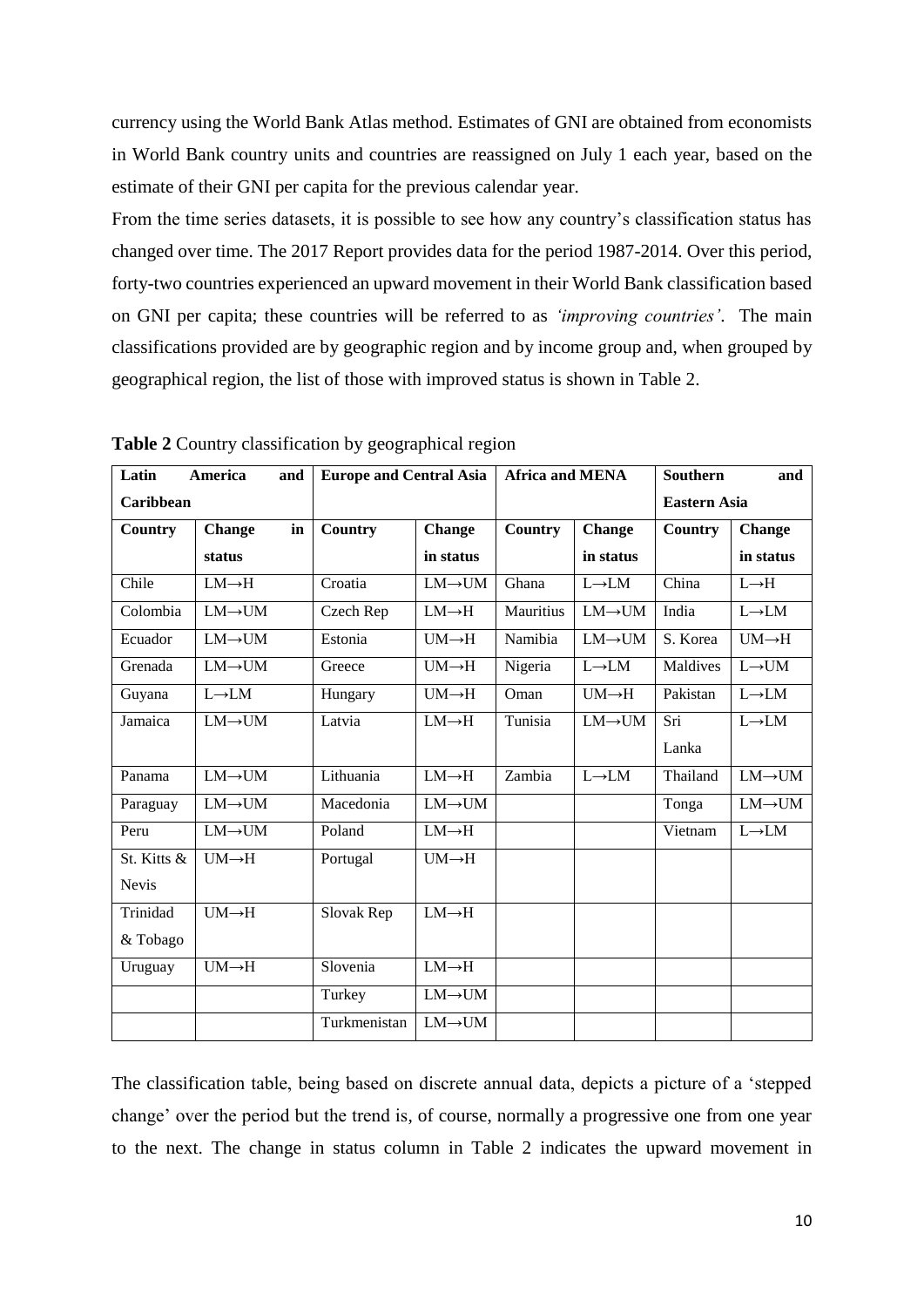classification between 1987 and 2014. For example, Chile was classified as a Lower-Middle income economy in 1987 but had attained High income classification by 2014.

When the countries are grouped according to their change in status (Table 3), the majority (thirty-two) achieved an increase in status of one classification but eight (mainly the accession countries to the European Union in the 1990s) raised their status by two classifications. China was exceptional, in moving up three classifications from Low to High income over the period.

| Change in status between 1987 and 2014 |                                                                             |  |  |
|----------------------------------------|-----------------------------------------------------------------------------|--|--|
| $L \rightarrow LM$                     | Guyana, Ghana, Nigeria, Zambia, India, Pakistan, Sri Lanka, Vietnam         |  |  |
| $LM \rightarrow UM$                    | Colombia, Ecuador, Grenada, Jamaica, Panama. Paraguay, Peru, Croatia,       |  |  |
|                                        | Macedonia, Turkey, Turkmenistan, Mauritius, Namibia, Tunisia, Thailand      |  |  |
| $UM \rightarrow H$                     | St. Kitts & Nevis, Trinidad & Tobago, Uruguay, Estonia, Greece, Hungary,    |  |  |
|                                        | Portugal, Oman, South Korea                                                 |  |  |
| $LM \rightarrow H$                     | Chile, Czech Republic, Latvia, Lithuania, Poland, Slovak Republic, Slovenia |  |  |
| $L \rightarrow UM$                     | Maldives                                                                    |  |  |
| $L \rightarrow H$                      | China                                                                       |  |  |

#### **Analysis and Findings**

Of these forty-two countries, the PWT have data on all of them except Tonga and so forty-one countries are included in the analysis. The length of the time series data on investment available for analysis varies between the groups. For all the listed Southern and Eastern Asian countries, a full dataset from 1960 onwards is available; for Africa and MENA it is 1961; for the Latin American and Caribbean countries it is 1970; 1990 is the start date for the series on Central and Eastern Europe, Baltic states and ex-CIS countries and so restricts the Europe and Central Asia series for analysis to this start date.

Therefore, this means that, for most of the countries, changes in investment in assets are available for a considerable period prior to 1987 and a longer term trend can be determined.

#### *Benchmark*

In this analysis of the *'improving countries'*, a benchmark group of countries against which to make comparisons is taken - using data from the PWT 9.0, it is the G7 group (Canada, France,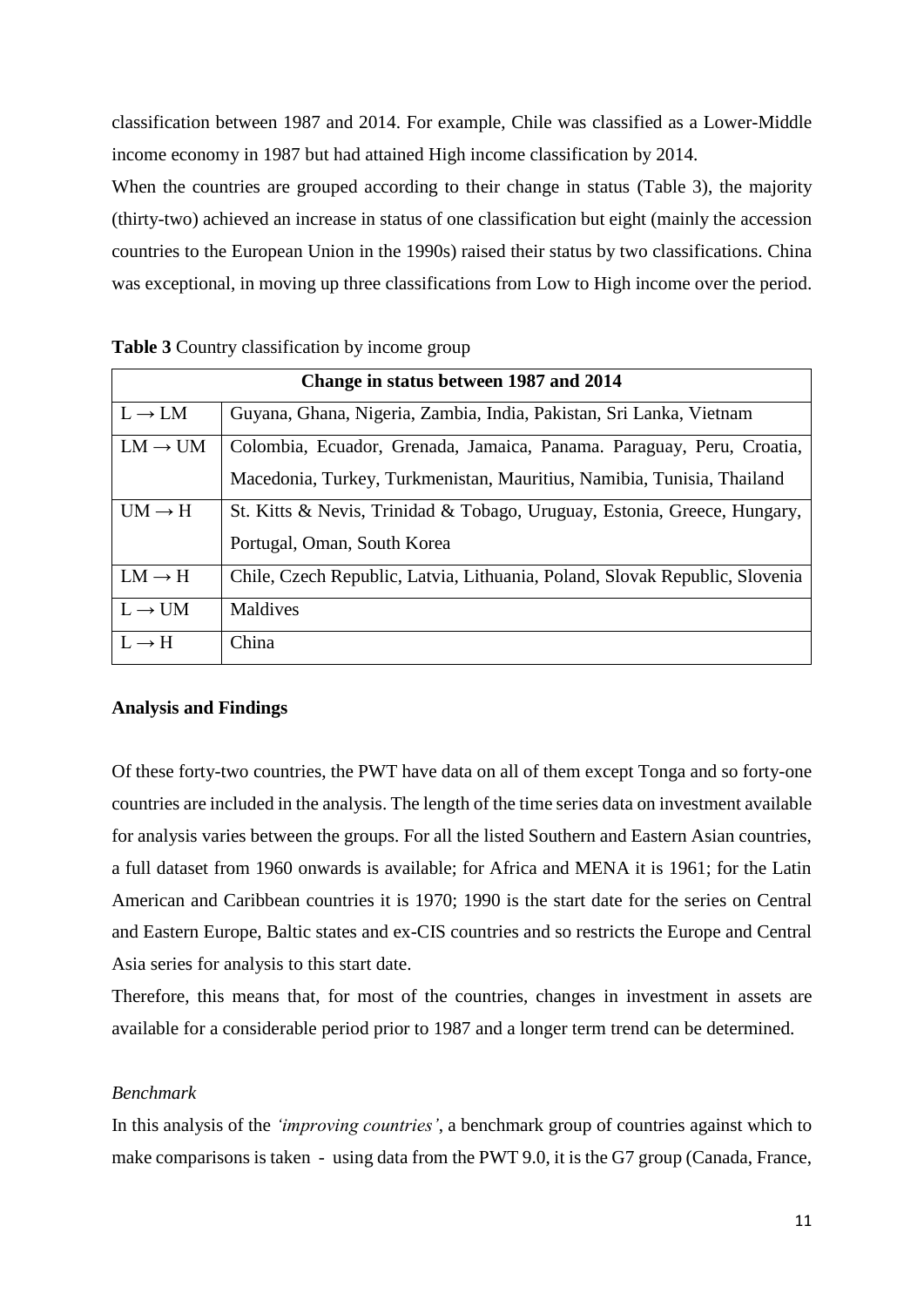Germany, Italy, Japan, UK and USA) the seven largest advanced economies in the world. Figure 2 shows the average (mean) value of the capital stock for the G7 group over the period 1950-2014. In terms of the value of the capital stock, the value of structures has risen steadily since 1960 and is by far the largest component of capital assets in terms of value. This high level of built asset value does, of course represent an accumulation of value over a lengthy period of economic development for these advanced economies.



**Figure 2 Relative value of capital stock by category as proportion of total capital stock. Mean for the G7 countries.**

However, the importance of investment in new built assets shows a different picture. In Figure 3, the trend for investment in structures indicates that this has been at a relatively consistent level of 50-60% (averaging 54% over the sixty-five year period) of total annual investment since 1950. This level can be considered to be the norm for advanced economies even through the unevenness of fluctuations of economic cycles.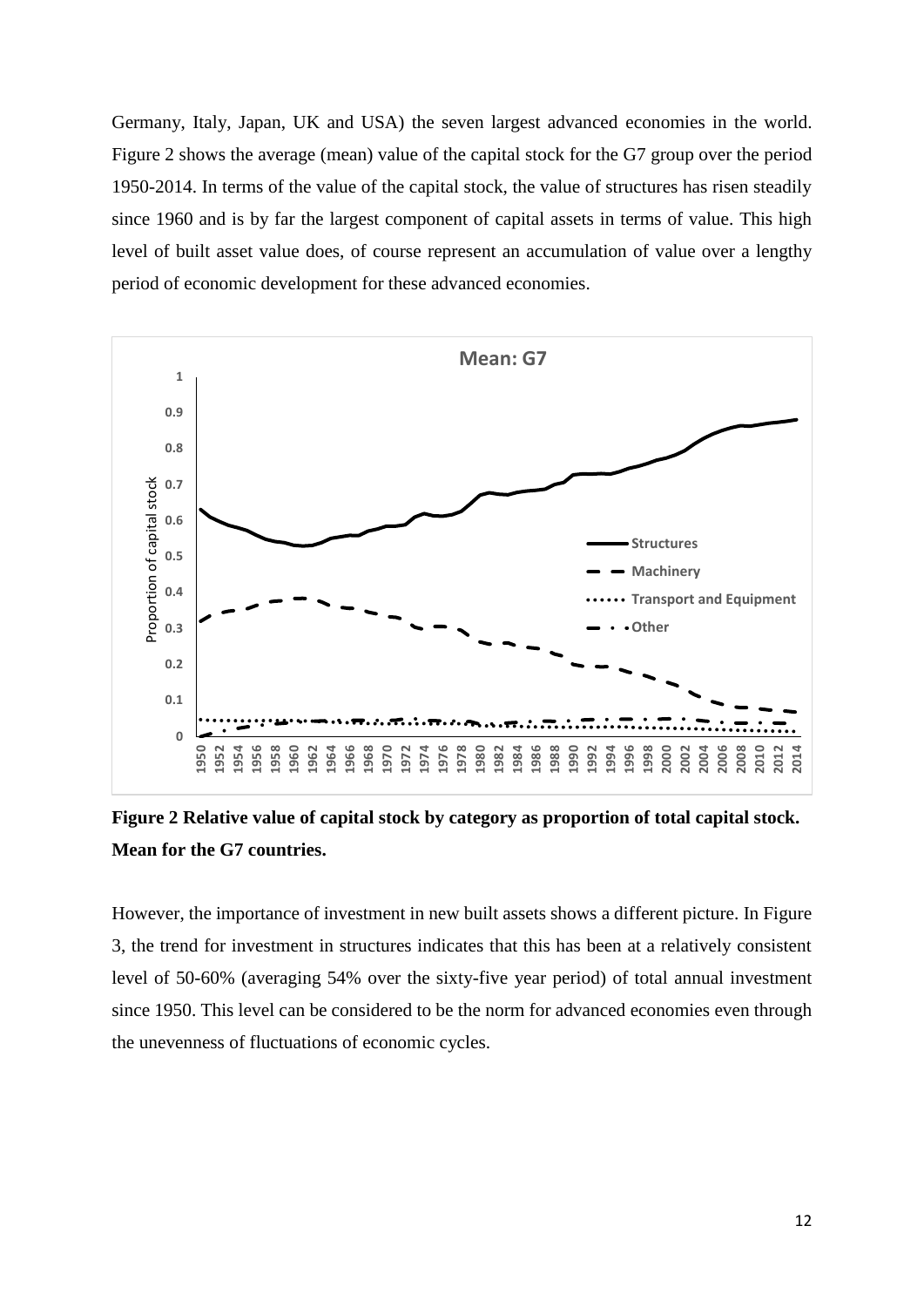

**Figure 3 Investment in structures as a proportion of total investment. Mean value for the G7 countries**

# *The 'improving' economies*

The mean value levels of investment in built assets calculated as a proportion of total asset investment for the countries classified by income group are shown in Figures 4a-f and Table 4 shows the summary descriptive statistics on the *'improving' economies* by income classification group.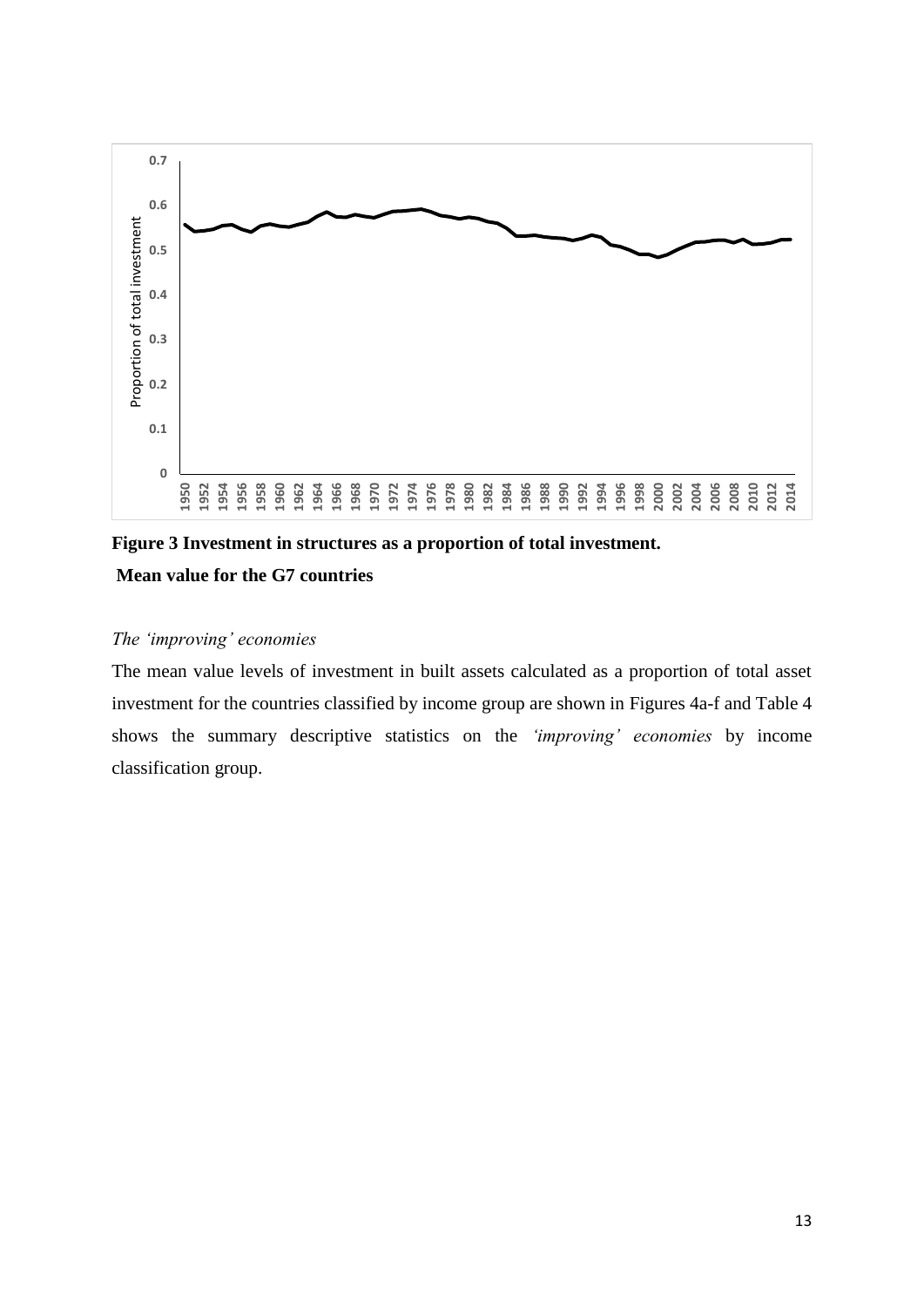





**Figure 4b**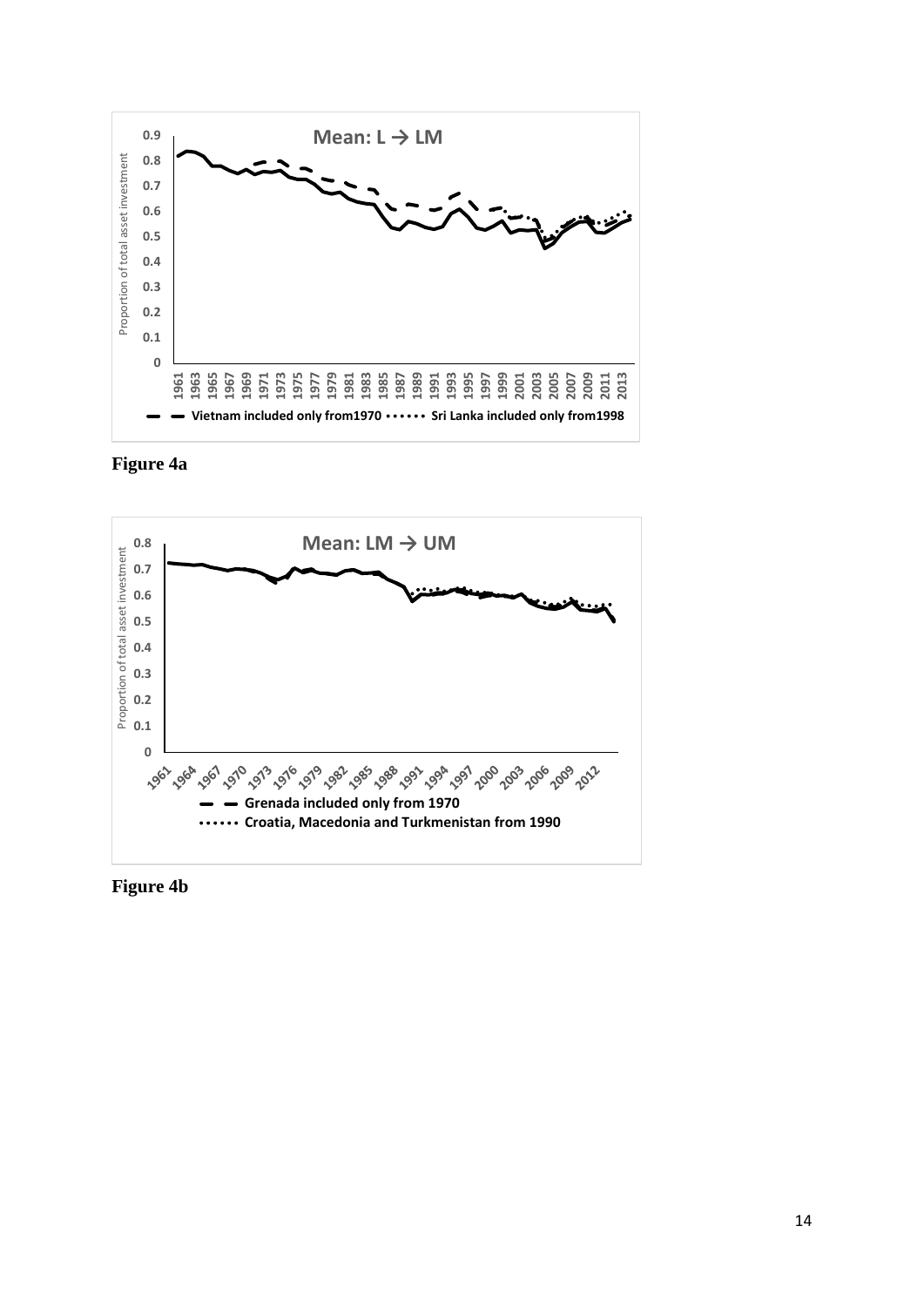





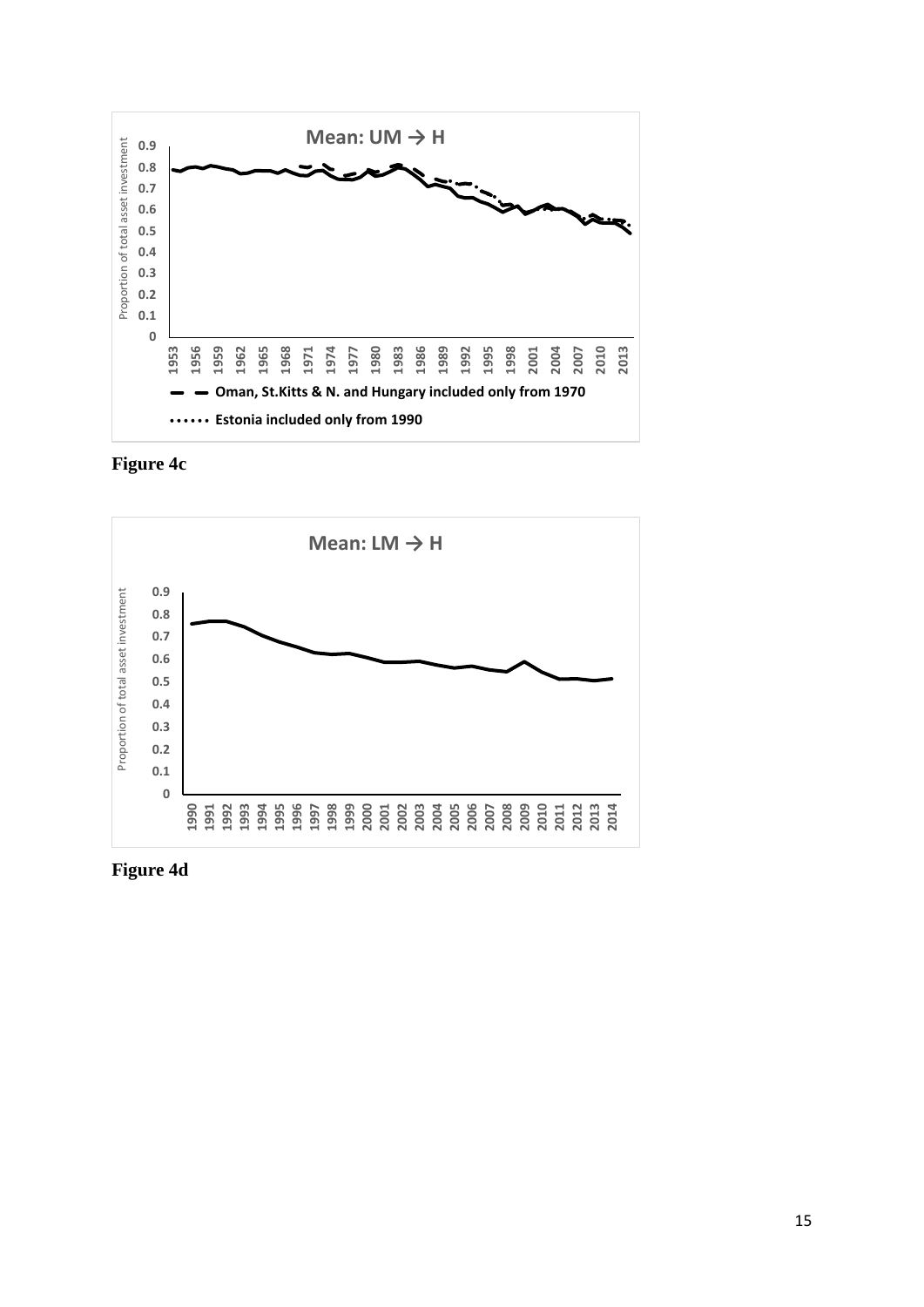





**Figure 4f**

**Figures 4 (a-f) Mean proportion of overall investment in structures (by income classification)** 

| Table 4 Summary statistics: Proportion of investment in structures |
|--------------------------------------------------------------------|
|--------------------------------------------------------------------|

| <b>Change from Low to Lower Middle Income</b> |                               |                  |                   |  |
|-----------------------------------------------|-------------------------------|------------------|-------------------|--|
|                                               | Mean (standard dev.)   Lowest |                  | Highest           |  |
| 1961                                          | $0.819$ $(0.097)$             | $0.714$ (Zambia) | $0.908$ (India)   |  |
| 1987                                          | $0.603$ $(0.267)$             | $0.235$ (Zambia) | 0.978 (Vietnam)   |  |
| 2014                                          | 0.607<br>(0.088)              | $0.516$ (Ghana)  | 0.747 (Sri Lanka) |  |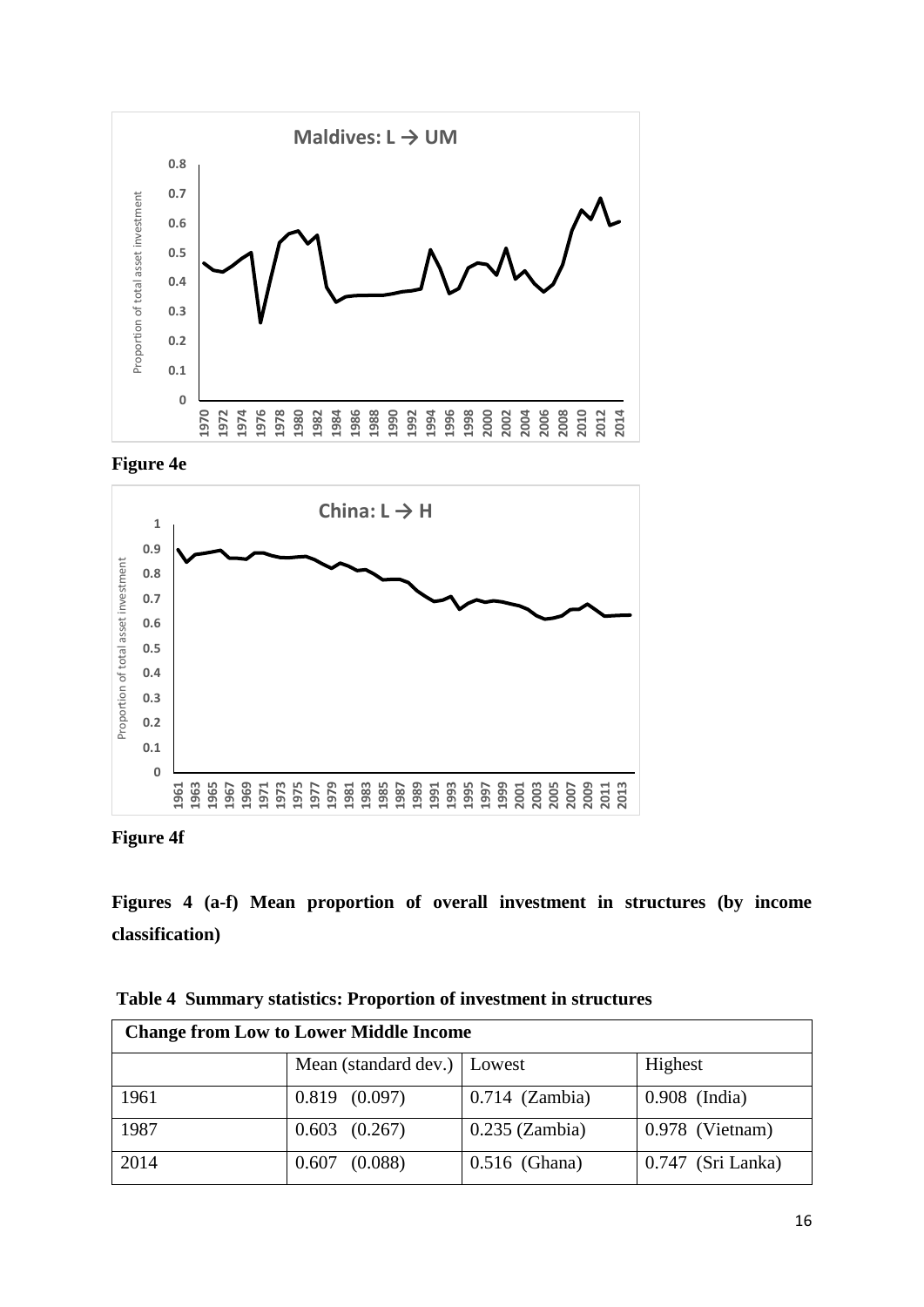Comments: The data from 1961 incorporates six countries. From 1970 onward, it also includes Vietnam, whose level remained above 0.9 until 1999, raising the overall mean and standard deviation values. Sri Lanka is included from 1998.

# **Change from Lower Middle to Upper Middle Income**

| 1961 | $0.725$ $(0.026)$ | $\vert 0.476 \vert$ (Paraguay) | $\vert 0.851 \vert$ (Panama)   |
|------|-------------------|--------------------------------|--------------------------------|
| 1987 | $0.666$ $(0.113)$ | $0.503$ (Tunisia)              | $\vert 0.861 \vert$ (Colombia) |
| 2014 | $0.565$ $(0.138)$ | $0.295$ (Thailand)             | $\vert$ 0.667 (Namibia)        |

Comments: The data from 1961 incorporates eleven countries. Plus Grenada from 1970 and Croatia, Macedonia and Turkmenistan from 1990.

# **Change from Upper Middle to High Income**

| 1953  | 0.791(0.219)      | $\vert 0.421 \vert$ (Trinidad &T) $\vert 0.932 \vert$ (Greece)  |                                      |
|-------|-------------------|-----------------------------------------------------------------|--------------------------------------|
| -1987 | $0.747$ $(0.155)$ | $\vert 0.392 \vert$ (Trinidad &T) $\vert 0.848 \vert$ (Hungary) |                                      |
| 2014  | $0.528$ $(0.097)$ | $\vert$ 0.454 (Estonia)                                         | $\vert 0.736 \rangle$ (St. Kitts &N) |

Comments: The data from 1953 incorporates five countries. From 1970 onwards, Hungary, Oman and St. Kitts & Nevis are added. Estonia from 1990.

# **Change from Lower Middle to High Income**

| 1990 | $\vert 0.759 \vert (0.180) \vert$ | $\mid 0.478$ (Slovakia) | $\vert$ 0.983 (Lithuania) |
|------|-----------------------------------|-------------------------|---------------------------|
| 2014 | $\vert 0.515 \vert (0.086) \vert$ | $\mid 0.407$ (Slovakia) | $\vert$ 0.628 (Chile)     |

Comments: Data is available from 1951 only for Chile. Data from the six counties that joined the European Union is only available from 1990 and so the illustrated series is only shown from the latter year.

# **Change from Low to Upper Middle Income (Maldives)** 1970 0.466 1987 | 0.357

Comments: Volatility due to special circumstances; most notably the government's policy to expand infrastructure for the tourism sector post-2008.

# **Change from Low to High Income (China)**

2014 0.607

| 1961 | 0.898 |  |
|------|-------|--|
| 1987 | 0.780 |  |
| 2014 | 0.635 |  |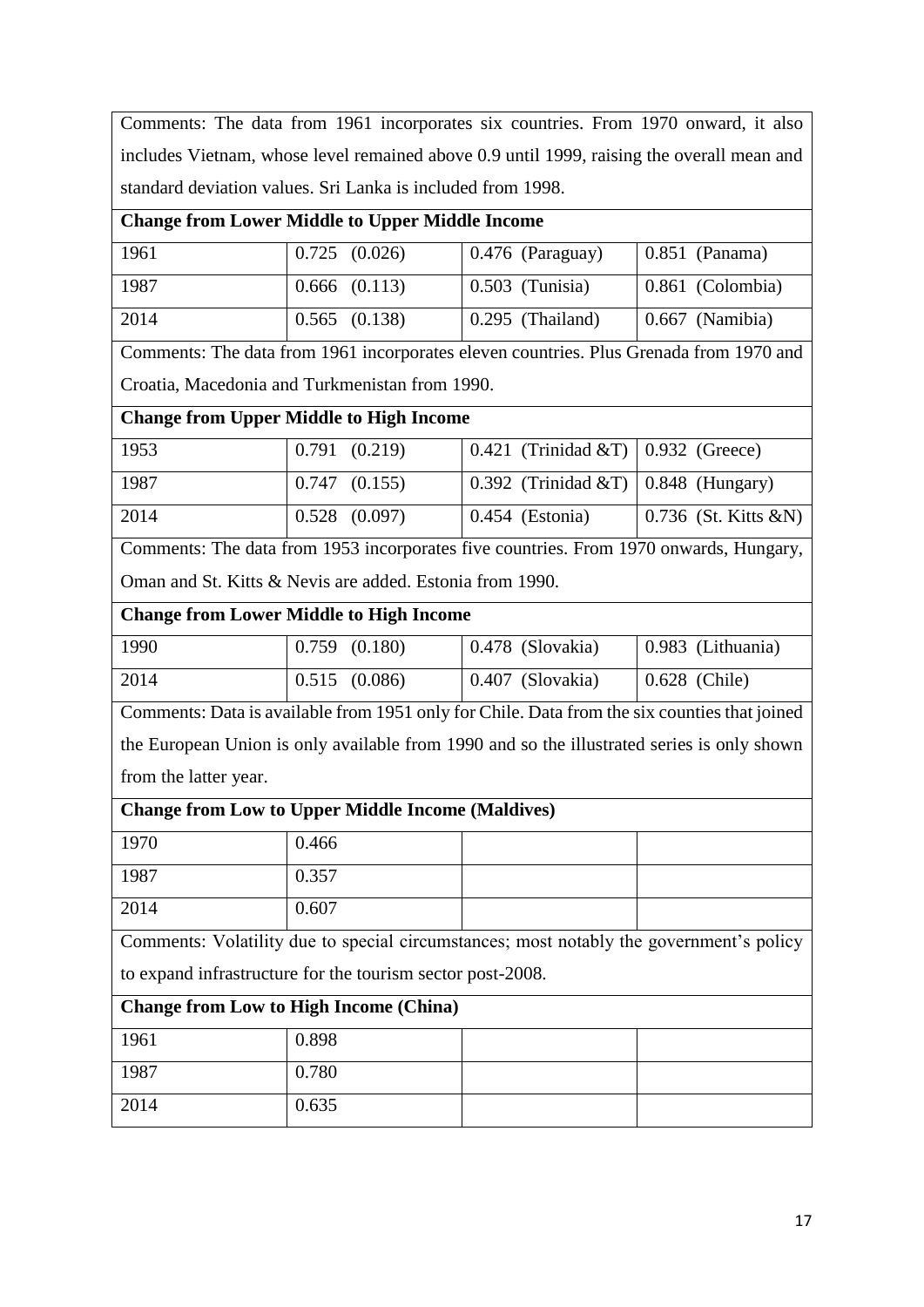#### **Conclusions**

#### *Relative levels of built asset investment*

The special circumstances of the Maldives apart, the clear trend depicted in Figures 4  $(a - f)$  is that of a steady reduction over time in the proportion of overall investment that is in structures and built assets. While lower-income economies have been devoting significantly more of their output to investment, including built assets, in recent decades in an effort to catch up economically, the fall in the relative importance of investment in built assets is apparent. The mean proportion for all the forty-one countries for 2014 is 0.559. In other words, a fall to the level that is comparable to that found in the advanced countries of the G7.

#### *Built assets and asset management policy*

Since Kuznets work in the 1930s, GDP has been used as the main measurement tool in the assessment of the state of a country's economy and evaluation of its economic progress. Yet macroeconomic policy making should be based on asset management and a wealth measurement approach used to evaluate economic progress. Measurement of a country's built environment assets is a prerequisite of successful resource management and the substitutability and complementarity of different forms of assets are essential aspects of a production function style approach.

Advanced economies with a well-developed but ageing built environment and diversified economic base are faced with changing needs in the use of the built environment (for example from manufacturing to service based industries) and need to continue to invest in new and existing built assets to improve productivity and standard of living. Built assets tend, by nature, to have a long life and the focus is, therefore, on extending the life of existing assets and redefining built asset use through regeneration.

In their approaches to investment in built environment assets, countries at earlier stages of development may choose different paths. Some countries, such as India, Nigeria and Pakistan have faced huge challenges as a result of rapid population growth, urbanisation and economic transformation. Built assets need to be developed to address big challenges around the basic need for social infrastructure as well as productive capital. Part of the focus in these countries is in the planning and creation of basic assets, which meet rapidly increasing social need, and development is about managing a broad portfolio of assets in terms of produced, natural and human capital. In other emerging economies (such as Chile), investment in built assets is an enabler for their economy to develop, often on the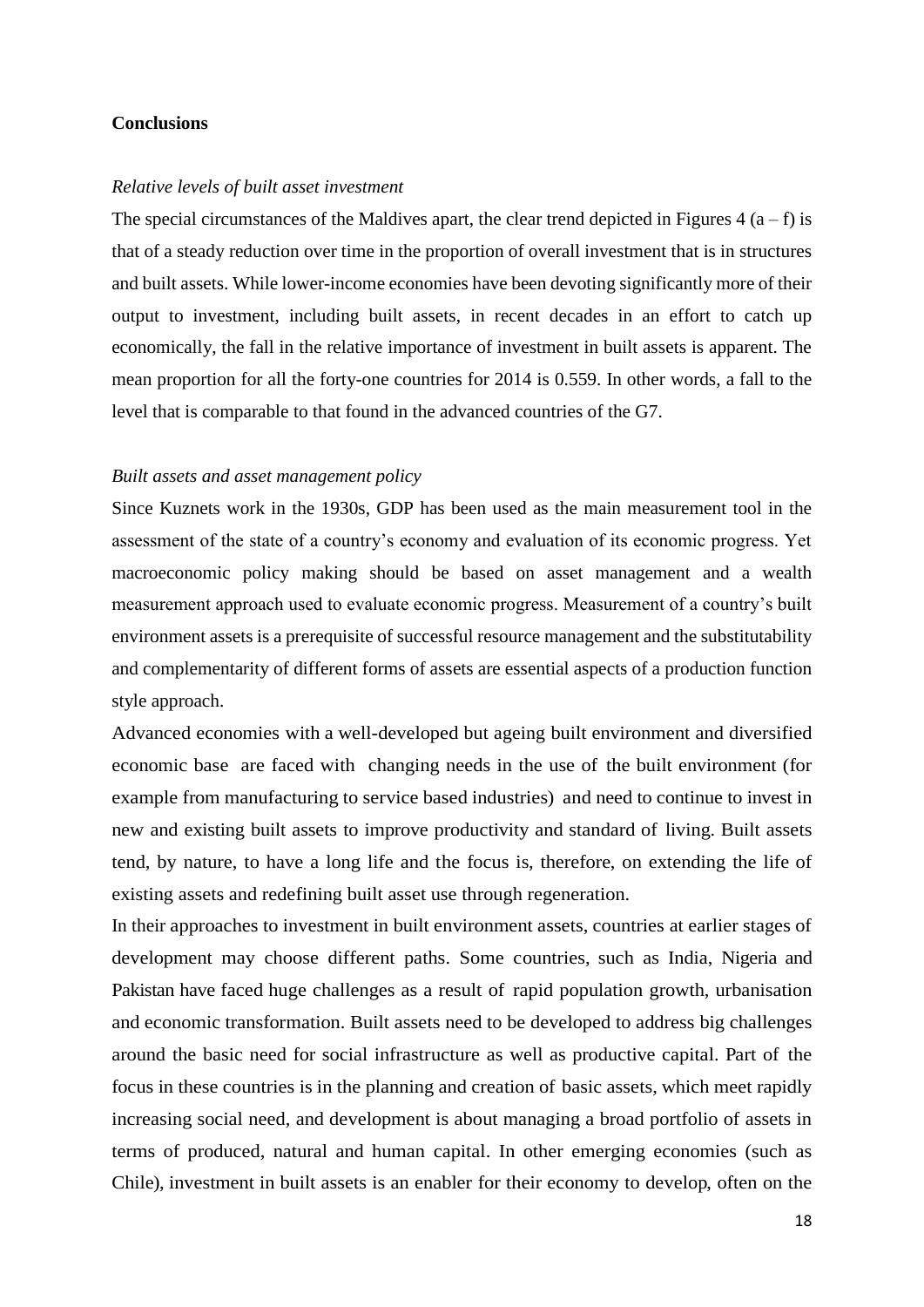back of resource derived wealth. The focus in these markets is on the planning and creation of assets that have a real impact and will be sustainable for the long term. For different countries, their paths of development will obviously differ according to resource availability and the dynamics of the environment in which they find themselves. Various reports (see for instance ECHarris, 2013) on emerging and developing countries have indicated that they have been devoting significantly more of their GDP to investment including built assets in recent decades in an effort to catch up economically. This is in keeping with the earlier findings of Ruddock and Lopes (2006), who put forward the view that, generally, as an economy reaches an advanced stage, the volume of construction activity reduces *relatively* but not *absolutely*. The type of activity changes as countries develop, as those with an established building stock find that building activity becomes more orientated towards repair and maintenance and this activity is not included as investment or capital formation in the national accounting system.

The findings from the panel data approach used in this analysis add credibility to this proposition. A purpose of this paper is to assess the role of investment in built assets in the achievement of economic growth and this has been based on a wealth measurement approach, concerned with undertaking an analysis of the relative importance of such investment as part of a country's overall capital asset portfolio. Particularly for developing countries, a capital asset investment approach to sustainable development requires the establishment of a foundation for economic success based on buildings and infrastructure.

#### **References**

Ansar, A., Flyvbjerg, B., Budzier, A. and Lunn, D. (2016), "Does infrastructure investment lead to economic growth or economic fragility? Evidence from China", *Oxford Review of Economic Policy*, Vol. 32, Number 3, 360-390.

Arrow, K., Dasgupta, P., Goulder, L.H., Mumford, K. and Oleson, K. (2012), "Sustainability and the measurement of wealth", *Environment and Development Economics,* Vol.17 (03), 317- 353

Aschauer, D. A. (1993), "Genuine Economic Returns to Infrastructure Investment", *Policy Studies Journal* 21 (2), 380– 90

Aschauer, D. A. (1999), "Is Public Expenditure Productive?", *Journal of Monetary Economics*, 23, 176-200.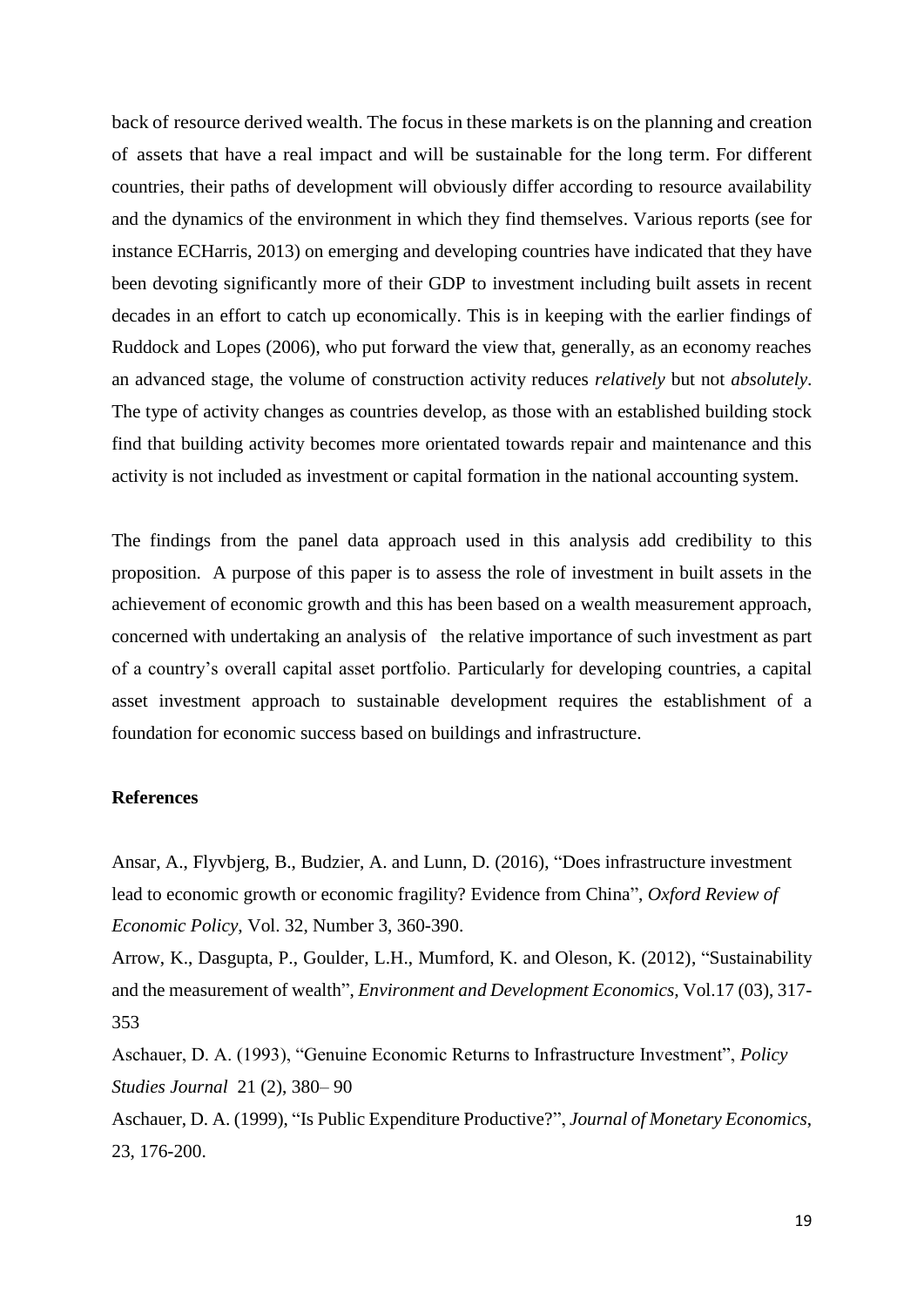Ball, M. (1997), "Structures Investment and International Economic Growth: The Historical Record", in *Construction Economics and Econometrics*, Proceedings of the 55<sup>th</sup> International Conferences of the Applied Econometrics Association, Neuchâtel, February 1997.

Barras, R. (2009), *Building cycles – Growth and instability*, Wiley-Blackwell, Chichester.

Bon, R. (1992), "The future of international construction: Secular patterns of growth and decline", *Habitat International*, 16, 119-28.

Calderón, C., Moral-Benito, E. and Servén, L. (2015), ["Is infrastructure capital productive? A](http://onlinelibrary.wiley.com/doi/10.1002/jae.2373/full)  [dynamic heterogeneous approach",](http://onlinelibrary.wiley.com/doi/10.1002/jae.2373/full) *Journal of Applied Econometrics*, Vol.30, 177–198.

Carassus, J. (ed.) (2004), *The Construction Sector System Approach: An International Framework,* Report by CIB W055-W065 Construction Industry Comparative Analysis Project Group, CIB, Rotterdam.

Donaldson, D. (2018), "Railroads of the Raj: Estimating the Impact of Transportation Infrastructure", *American Economic Review* 2018, 108 (4-5), 899–934.

EC Harris (2013), *Global Built Asset Wealth Index 2013*, accessed at: www.arcadis.com

Fan, S. and Zhang, X. (2004) "Infrastructure and regional economic development in rural China", *China Economic Review* 15 (2), 203-214.

Feenstra, Robert C., Robert Inklaar and Marcel P. Timmer (2015), "The Next Generation of the Penn World Table" *American Economic Review*, 105(10), 3150-3182.

Ganesan, S. (2000) *Employment, Technology and Construction Development: With Case Studies in Asia and China,* Routledge, Oxford.

Giang, D.T.H and Pheng, L.S. (2010), "Role of construction in economic development: Review of key concepts in the past 40 years", *Habitat International,* 35, 118-25.

Grebler, L. and Burns, L.S. (1982) "Construction Cycles in the United States since World War Two", *Real Estate Economics,* Vol.10 (2), 123-151.

Gruneberg, S. (2010), *Does the Bon curve apply to infrastructure markets?* In: Egbu, C. (Ed) Proceedings 26<sup>th</sup> Annual ARCOM Conference, September 2010, Leeds, Association of Researchers in Construction Management, 33-42.

Hamilton, K. and Hartwick, J. (2005), "Investing Exhaustible Resource Rents and the Path of Consumption", *Canadian Journal of Economics*, 38, 2, 615-621.

Kaldor, N. (1961) "Capital accumulation and economic growth", in F.A. Lutz and D.C. Hague eds., *The Theory of Capital,* Macmillan, London, 177-222.

Kocherlakota, N.R. and Yi, K. (1996), "Simple time series test of endogenous vs. exogenous growth models: An application to the United States"*, Review of Economics and Statistics,*  78(1), 126-134.